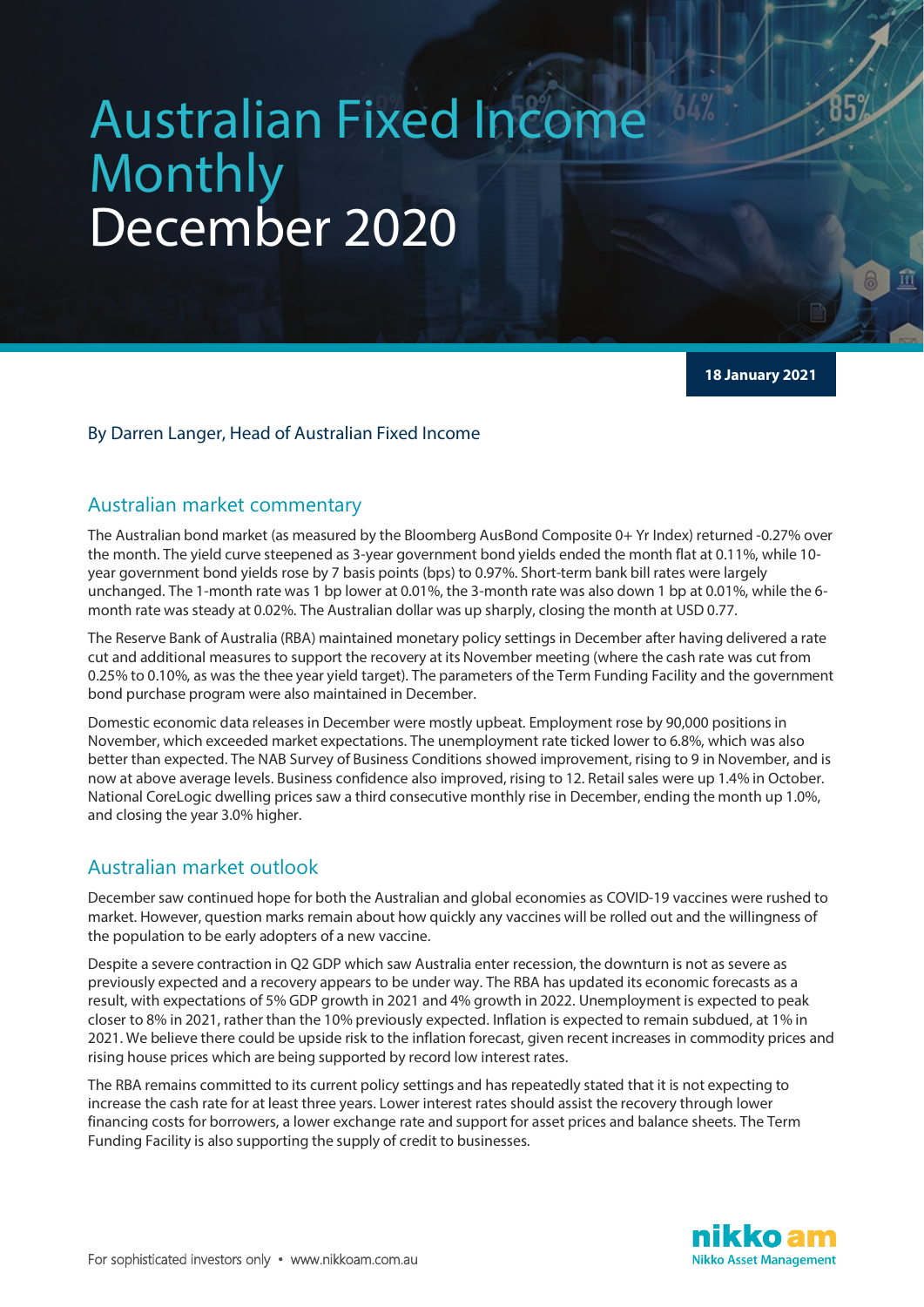The Australian economic outlook is highly dependent on how well COVID-19 will be controlled. Assuming the vaccine roll-out goes to plan, we expect a moderate economic recovery as many lead indicators have now turned positive, including business conditions, global PMI, employment indicators, lending statistics, retail sales, house prices and commodity prices. The key risk to the recovery is a stop/start economy if for any reason the vaccine rollout does not go to plan. Other risks include the early withdrawal of government stimulus if the data continues to look rosy. This includes the impact on small businesses when JobKeeper ceases and the end to JobSeeker, both expected at the end of March. From an external standpoint, the lack of international visitors and students also weighs on the outlook for the local economy, as does the trade war with China.

# Credit commentary

The news cycle in December was dominated by President Donald Trump's continuing refusal to concede his US election loss and the launch of trial-approved vaccines to deal with the worsening COVID-19 pandemic in North America and Europe. After more than 50 court cases initiated by President Trump's supporters being lost mainly due to lack of evidence of voter fraud, the Electoral College confirmed Joe Biden as president-elect in mid-December (Mr Biden will be sworn in as president on 20 January 2021). The US has approved two vaccines developed and successfully trialled by Pfizer/BioNTech and Moderna. The UK has also approved the vaccine developed and trialled by Astra Zeneca. The US, UK and a number of other countries have now commenced vaccination programs, with expectations it will take until late 2021 or 2022 before a substantial proportion of their populations are vaccinated.

In Australia, there was an outbreak of community transmission of COVID-19 in Sydney in late December with over 100 people now infected. The shutting of intra-state borders is likely to have some impact on confidence as this outbreak coincides with annual summer school holidays. At this stage, the Australian government has not approved any vaccines, with rollout of Pfizer and Astra Zeneca vaccines expected to commence in March if the vaccines are approved in the short term.

Barring any major worsening of the local community outbreak in Sydney, it is expected that Australia's economic conditions are likely to improve given the imminent rollout of the vaccine and the absence of community transmission in other states, albeit with some impact on the tourism-related sectors given the closed borders. This general optimism is reflected in continuing tight credit spreads following strong performance last month.

In early December, Westpac announced that it entered an enforceable undertaking with APRA over its risk governance remediation. Under the agreement, Westpac will submit an integrated remediation plan within 90 days, and then report quarterly to APRA on its implementation. It was also reported that ASIC has opened another case into misconduct at AMP regarding alleged breaches of its financial services license and (financial planning) audit failures.

APRA announced that it was reviewing the capital framework that applies to Approved Deposit Institutions (ADIs) to embed the "unquestionably strong" capital support, improving flexibility and enhancing completion. As part of the review, APRA wants to align the Australian framework more closely with the international Basel 3 standards. The new framework will apply from 1 January 2023.

In mid-December, APRA announced that from the start of 2021, it will no longer cap bank dividend payments at half of their settings (50% of statutory profit), saying the onus will now return to bank boards to make decisions on sustainable dividends. APRA said this decision was made after taking into account an improvement in the economic outlook, strengthening of bank capital and provisions levels and a recommencing of repayments by a majority of loans previously granted repayment deferral. The dividend decision was also supported by the results of APRA's stress testing of bank portfolios in a post-COVID-19 world under severe downside conditions. While higher dividend payouts are likely, APRA still wants the banks to remain cautious on payouts, taking account of the economic environment and outlook at that time.

December is typically a quiet month for issuance. There were seven credit issues in December totalling AUD 3.05 billion. Financial issuers included Macquarie Bank, Met Life and AMP Life. Non-financials included two universities— Western Sydney University and University of Wollongong—in addition to NBN and one of Goodman's wholesale industrial property funds, GAIF.

Total credit issuance for 2020 was about AUD 60 billion, down c.26% from AUD 80.7 billion in 2019. Issuance by financials during 2020 totalled about AUD 43.9 billion, well down on previous years of AUD 66.9 billion and AUD 65.8 billion in 2019 and 2018 respectively. This was mainly due to subdued market issuance by the four major Australian banks during 2020 given their build-up of deposits and access to the low-cost Term Funding Facility (TFF)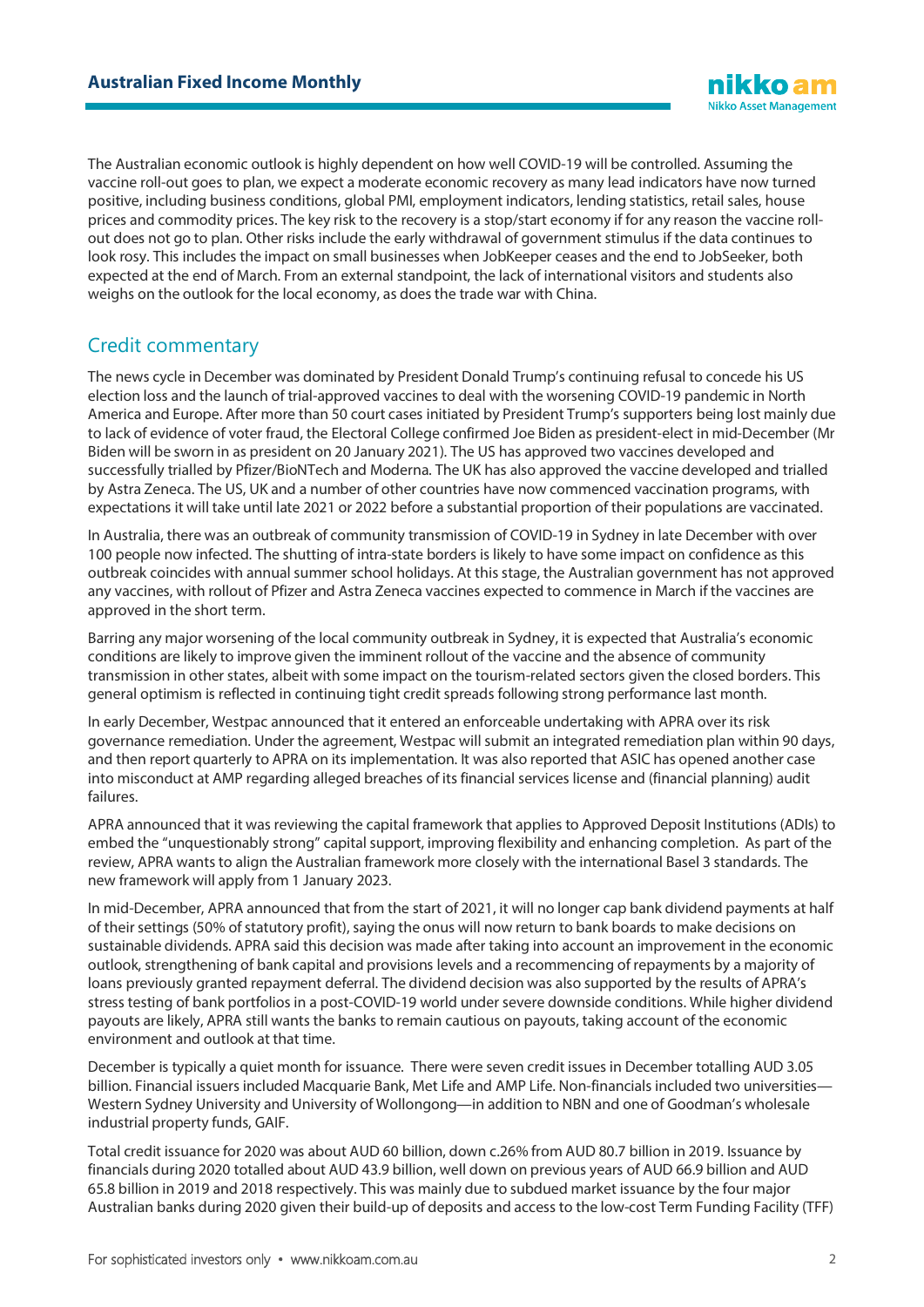from the RBA. In contrast, non-financials issuance was notably higher in 2020 as both domestic and foreign issuers sought to access local demand on attractive terms, with total non-financials issuance of about AUD 16.1 billion compared with AUD 13.8 billion in 2019 an AUD 8.6 billion in 2018.

There were four securitisation issues during December totalling AUD 2.9 billion: RMBS issues by ME Bank's SMHL and Resimac's Premier program (totalling AUD 2.0 billion) and ABS issues by Peeper's Sparkz program and Metro (totalling AUD 916 million).

Ratings news in December was dominated by Standard and Poor's (S&P) lowering the rating of the State of Victoria by two notches from AAA to AA and lowering the rating for the State of New South Wales by one notch from AAA to AA+. The action was attributed to revenue losses from COVID-19 and large countercyclical spending in response to the pandemic. A few days later, Moody's placed its Aaa rating for the State of Victoria on review for downgrade. Credit markets were wary that downgrades of these two major states may also lead to a downgrade of Australia's sovereign AAA rating, which in turn would likely result in downgrades for banks and government agencies. S&P subsequently commented that no rating on a state or territory impacts the sovereign rating.

Issuers to receive new ratings during December included GAIF Bond Issuer (rated Baa1 by Moody's) and Credit Union SA (also rated Baa1 by Moody's).

# Credit outlook

After a contraction of spreads since March, and further step-down in November which has held at similar levels in December, credit is less compelling.

As noted previously, while Australia has done well to contain the community spread of COVID-19, the level of economic activity is still in recovery phase, helped by substantial federal and state Government support programs. The local optimism of a path forward given gradual relaxation of social restrictions and potential vaccines in the near future, is still somewhat clouded by the unknown impact of expected run-off in these various government support programs and the recent resurgence of infections in both the US and Europe. Caution has become a key requirement for viewing markets. For credit investors, understanding the different risks involved in individual credit issuers has become increasingly pertinent as an initial broad-based spread widening has now been almost completely reversed and spread movements have become increasingly refined depending upon the exposure of each issuer to the COVID-19 affected areas of the economy.

The funding costs for issuers is likely to remain low as investors search for yield, supporting new issuance and refinancing. Markets remain cautious on sectors and names that are more COVID-19 impacted, such as airlines and airports. Spreads have tightened over time for more COVID-19 resilient issuers and sectors such as utilities, nondiscretionary retail (e.g. supermarkets) and industrial REITs.

Both overall supply and demand were lower domestically in 2020 from the previous year, but supply has been assisted by local non-financial issuers being more willing to access the domestic market. However, going forward until at least markets settle and outcomes from virus-related restrictions become clearer, it would seem likely that supply will be uncertain. Domestic non-financial supply is traditionally less abundant and is being tempted to offshore markets where government buying of credit has strengthened both the demand and pricing of credit.

Given that the RBA's TFF will limit the need for local financial supply, domestic banks are less likely to access the market. For offshore issuers, caution must be applied due both to the long running issue of the complexity of the variations in treatment of capital requirements with varying rules on TLAC (total loss-absorbing capacity) and to the different levels of impact of COVID-19 in each of the markets.

Accordingly, although domestic banks offer a simpler value proposition, supply is uncertain, and they are likely to become increasingly expensive. Hence, offshore financials are becoming an important part of the investment universe. On the non-financial side, the airport and airline sectors should be viewed cautiously but even the less immediately exposed issuers must be scrutinised very carefully for indirect impact from any protracted delay in the local economic recovery. Securitised product would appear to be a potential area of value, but even with these a thorough examination of structure and assets is necessary, and supply may be threatened by competition from the TFF.

**Nikko Asset Management**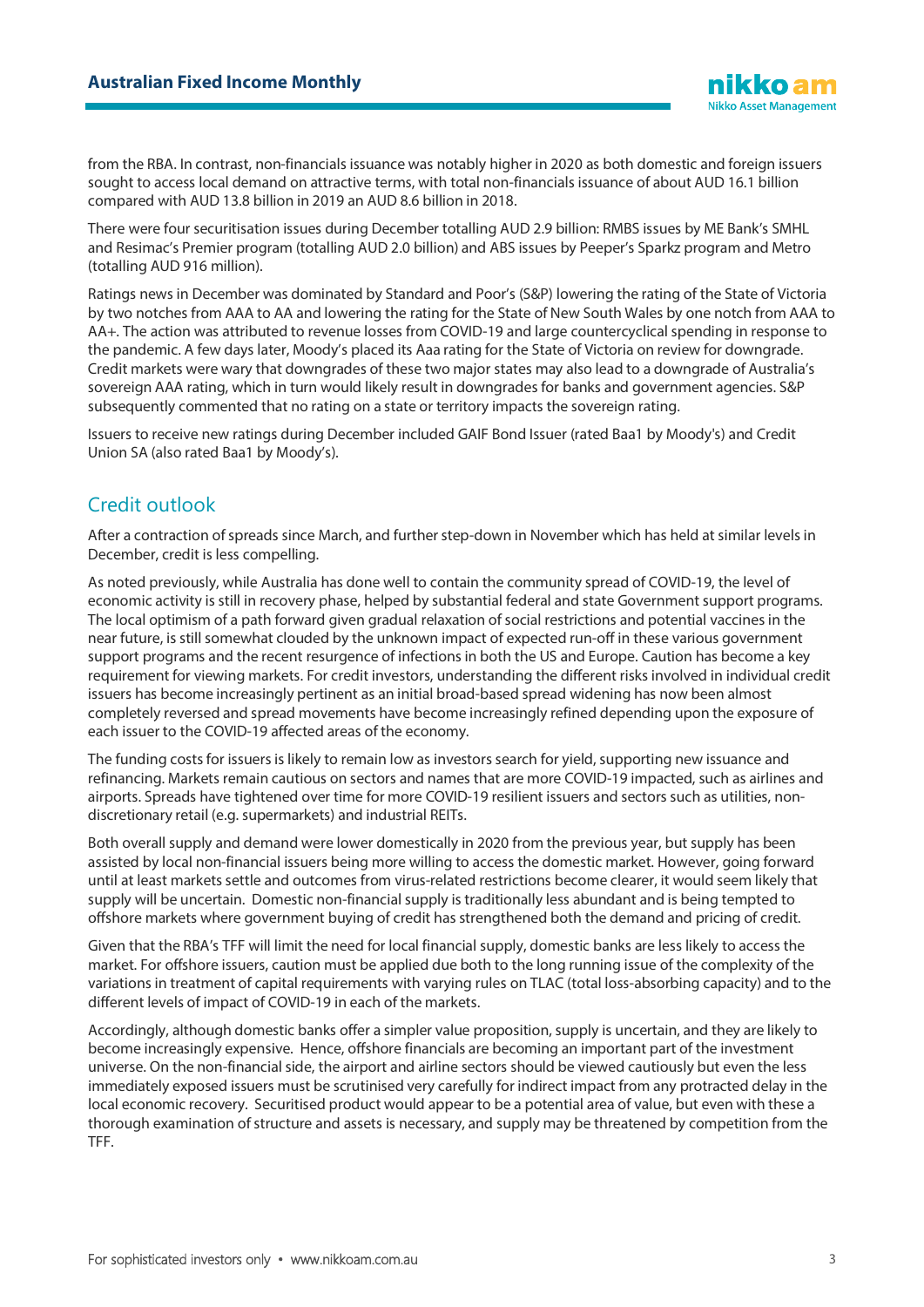

#### **Contact us**

#### **Nikko AM Limited**

Level 26, One International Towers Sydney, 100 Barangaroo Avenue Barangaroo NSW 2000, Australia

GPO Box 3881, Sydney NSW 2001, Australia

Phone:  $+61(0)$  2 8072 6300 Fax:  $+ 61 (0) 280726304$ Email: enquiries.au@nikkoam.com

Important information: This document is prepared by Nikko Asset Management Co., Ltd. and/or its affiliates (Nikko AM) and is for distribution only under such circumstances as may be permitted by applicable laws. This document does not constitute investment advice or a personal recommendation and it does not consider in any way the suitability or appropriateness of the subject matter for the individual circumstances of any recipient.

This document is for information purposes only and is not intended to be an offer, or a solicitation of an offer, to buy or sell any investments or participate in any trading strategy. Moreover, the information in this material will not affect Nikko AM's investment strategy in any way. The information and opinions in this document have been derived from or reached from sources believed in good faith to be reliable but have not been independently verified. Nikko AM makes no guarantee, representation or warranty, express or implied, and accepts no responsibility or liability for the accuracy or completeness of this document. No reliance should be placed on any assumptions, forecasts, projections, estimates or prospects contained within this document. This document should not be regarded by recipients as a substitute for the exercise of their own judgment. Opinions stated in this document may change without notice.

In any investment, past performance is neither an indication nor guarantee of future performance and a loss of capital may occur. Estimates of future performance are based on assumptions that may not be realised. Investors should be able to withstand the loss of any principal investment. The mention of individual stocks, sectors, regions or countries within this document does not imply a recommendation to buy or sell.

Nikko AM accepts no liability whatsoever for any loss or damage of any kind arising out of the use of all or any part of this document, provided that nothing herein excludes or restricts any liability of Nikko AM under applicable regulatory rules or requirements.

All information contained in this document is solely for the attention and use of the intended recipients. Any use beyond that intended by Nikko AM is strictly prohibited.

Japan: The information contained in this document pertaining specifically to the investment products is not directed at persons in Japan nor is it intended for distribution to persons in Japan. Registration Number: Director of the Kanto Local Finance Bureau (Financial Instruments firms) No. 368 Member Associations: The Investment Trusts Association, Japan/Japan Investment Advisers Association.

United Kingdom and rest of Europe: This document constitutes a financial promotion for the purposes of the Financial Services and Markets Act 2000 (as amended) (FSMA) and the rules of the Financial Conduct Authority (the FCA) in the United Kingdom (the FCA Rules).

This document is communicated by Nikko Asset Management Europe Ltd, which is authorised and regulated in the United Kingdom by the FCA (122084). It is directed only at (a) investment professionals falling within article 19 of the Financial Services and Markets Act 2000 (Financial Promotions) Order 2005, (as amended) (the Order) (b) certain high net worth entities within the meaning of article 49 of the Order and (c) persons to whom this document may otherwise lawfully be communicated (all such persons being referred to as relevant persons) and is only available to such persons and any investment activity to which it relates will only be engaged in with such persons.

United States: This document is for information purposes only and is not intended to be an offer, or a solicitation of an offer, to buy or sell any investments. This document should not be regarded as investment advice. This document may not be duplicated, quoted, discussed or otherwise shared without prior consent. Any offering or distribution of a Fund in the United States may only be conducted via a licensed and registered broker-dealer or a duly qualified entity. Nikko Asset Management Americas, Inc. is a United States Registered Investment Adviser.

Singapore: This document is for information only with no consideration given to the specific investment objective, financial situation and particular needs of any specific person. You should seek advice from a financial adviser before making any investment. In the event that you choose not to do so, you should consider whether the investment selected is suitable for you. This publication has not been reviewed by the Monetary Authority of Singapore. Nikko Asset Management Asia Limited is a regulated entity in Singapore.

Hong Kong: This document is for information only with no consideration given to the specific investment objective, financial situation and particular needs of any specific person. You should seek advice from a financial adviser before making any investment. In the event that you choose not to do so, you should consider whether the investment selected is suitable for you. The contents of this document have not been reviewed by the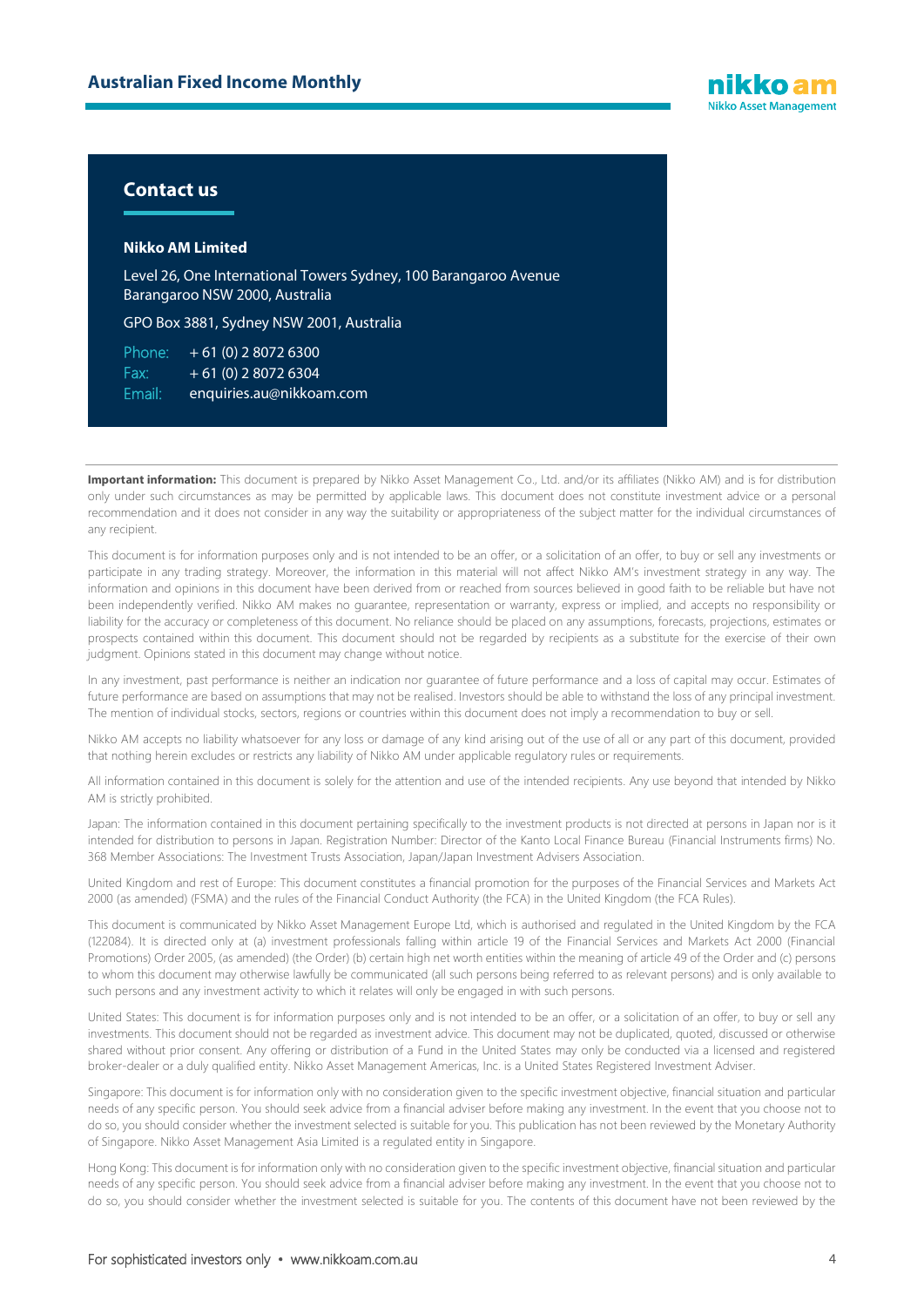Securities and Futures Commission or any regulatory authority in Hong Kong. Nikko Asset Management Hong Kong Limited is a licensed corporation in Hong Kong.

Australia: Nikko AM Limited ABN 99 003 376 252 (Nikko AM Australia) is responsible for the distribution of this information in Australia. Nikko AM Australia holds Australian Financial Services Licence No. 237563 and is part of the Nikko AM Group. This material and any offer to provide financial services are for information purposes only. This material does not take into account the objectives, financial situation or needs of any individual and is not intended to constitute personal advice, nor can it be relied upon as such. This material is intended for, and can only be provided and made available to, persons who are regarded as Wholesale Clients for the purposes of section 761G of the Corporations Act 2001 (Cth) and must not be made available or passed on to persons who are regarded as Retail Clients for the purposes of this Act. If you are in any doubt about any of the contents, you should obtain independent professional advice.

New Zealand: Nikko Asset Management New Zealand Limited (Company No. 606057, FSP22562) is the licensed Investment Manager of Nikko AM NZ Investment Scheme, the Nikko AM NZ Wholesale Investment Scheme and the Nikko AM KiwiSaver Scheme.

This material is for the use of researchers, financial advisers and wholesale investors (in accordance with Schedule 1, Clause 3 of the Financial Markets Conduct Act 2013 in New Zealand). This material has been prepared without taking into account a potential investor's objectives, financial situation or needs and is not intended to constitute personal financial advice, and must not be relied on as such. Recipients of this material, who are not wholesale investors, or the named client, or their duly appointed agent, should consult an Authorised Financial Adviser and the relevant Product Disclosure Statement or Fund Fact Sheet (available on our website: www.nikkoam.co.nz).

Kingdom of Bahrain: The document has not been approved by the Central Bank of Bahrain which takes no responsibility for its contents. No offer to the public to purchase the Strategy will be made in the Kingdom of Bahrain and this document is intended to be read by the addressee only and must not be passed to, issued to, or shown to the public generally.

Kuwait: This document is not for general circulation to the public in Kuwait. The Strategy has not been licensed for offering in Kuwait by the Kuwaiti Capital Markets Authority or any other relevant Kuwaiti government agency. The offering of the Strategy in Kuwait on the basis a private placement or public offering is, therefore, restricted in accordance with Decree Law No. 7 of 2010 and the bylaws thereto (as amended). No private or public offering of the Strategy is being made in Kuwait, and no agreement relating to the sale of the Strategy will be concluded in Kuwait. No marketing or solicitation or inducement activities are being used to offer or market the Strategy in Kuwait.

Kingdom of Saudi Arabia: This document is communicated by Nikko Asset Management Europe Ltd (Nikko AME), which is authorised and regulated by the Financial Services and Markets Act 2000 (as amended) (FSMA) and the rules of the Financial Conduct Authority (the FCA) in the United Kingdom (the FCA Rules). This document should not be reproduced, redistributed, or sent directly or indirectly to any other party or published in full or in part for any purpose whatsoever without a prior written permission from Nikko AME.

This document does not constitute investment advice or a personal recommendation and does not consider in any way the suitability or appropriateness of the subject matter for the individual circumstances of any recipient. In providing a person with this document, Nikko AME is not treating that person as a client for the purposes of the FCA Rules other than those relating to financial promotion and that person will not therefore benefit from any protections that would be available to such clients.

Nikko AME and its associates and/or its or their officers, directors or employees may have or have had positions or material interests, may at any time make purchases and/or sales as principal or agent, may provide or have provided corporate finance services to issuers or may provide or have provided significant advice or investment services in any investments referred to in this document or in related investments. Relevant confidential information, if any, known within any company in the Nikko AM group or Sumitomo Mitsui Trust Holdings group and not available to Nikko AME because of regulations or internal procedure is not reflected in this document. The investments mentioned in this document may not be eligible for sale in some states or countries, and they may not be suitable for all types of investors.

Oman: The information contained in this document nether constitutes a public offer of securities in the Sultanate of Oman as contemplated by the Commercial companies law of Oman (Royal decree 4/74) or the Capital Markets Law of Oman (Royal Decree80/98, nor does it constitute an offer to sell, or the solicitation of any offer to buy non-Omani securities in the Sultanate of Oman as contemplated by Article 139 of the Executive Regulations to the Capital Market law (issued by Decision No. 1/2009). This document is not intended to lead to the conclusion of any contract of whatsoever nature within the territory of the Sultanate of Oman.

Qatar (excluding QFC): The Strategies are only being offered to a limited number of investors who are willing and able to conduct an independent investigation of the risks involved in an investment in such Strategies. The document does not constitute an offer to the public and should not be reproduced, redistributed, or sent directly or indirectly to any other party or published in full or in part for any purpose whatsoever without a prior written permission from Nikko Asset Management Europe Ltd (Nikko AME). No transaction will be concluded in your jurisdiction and any inquiries regarding the Strategies should be made to Nikko AME.

United Arab Emirates (excluding DIFC): This document and the information contained herein, do not constitute, and is not intended to constitute, a public offer of securities in the United Arab Emirates and accordingly should not be construed as such. The Strategy is only being offered to a limited number of investors in the UAE who are (a) willing and able to conduct an independent investigation of the risks involved in an investment in such Strategy, and (b) upon their specific request.

The Strategy has not been approved by or licensed or registered with the UAE Central Bank, the Securities and Commodities Authority or any other relevant licensing authorities or governmental agencies in the UAE. This document is for the use of the named addressee only and should not be given or shown to any other person (other than employees, agents or consultants in connection with the addressee's consideration thereof).

No transaction will be concluded in the UAE and any inquiries regarding the Strategy should be made to Nikko Asset Management Europe Ltd.